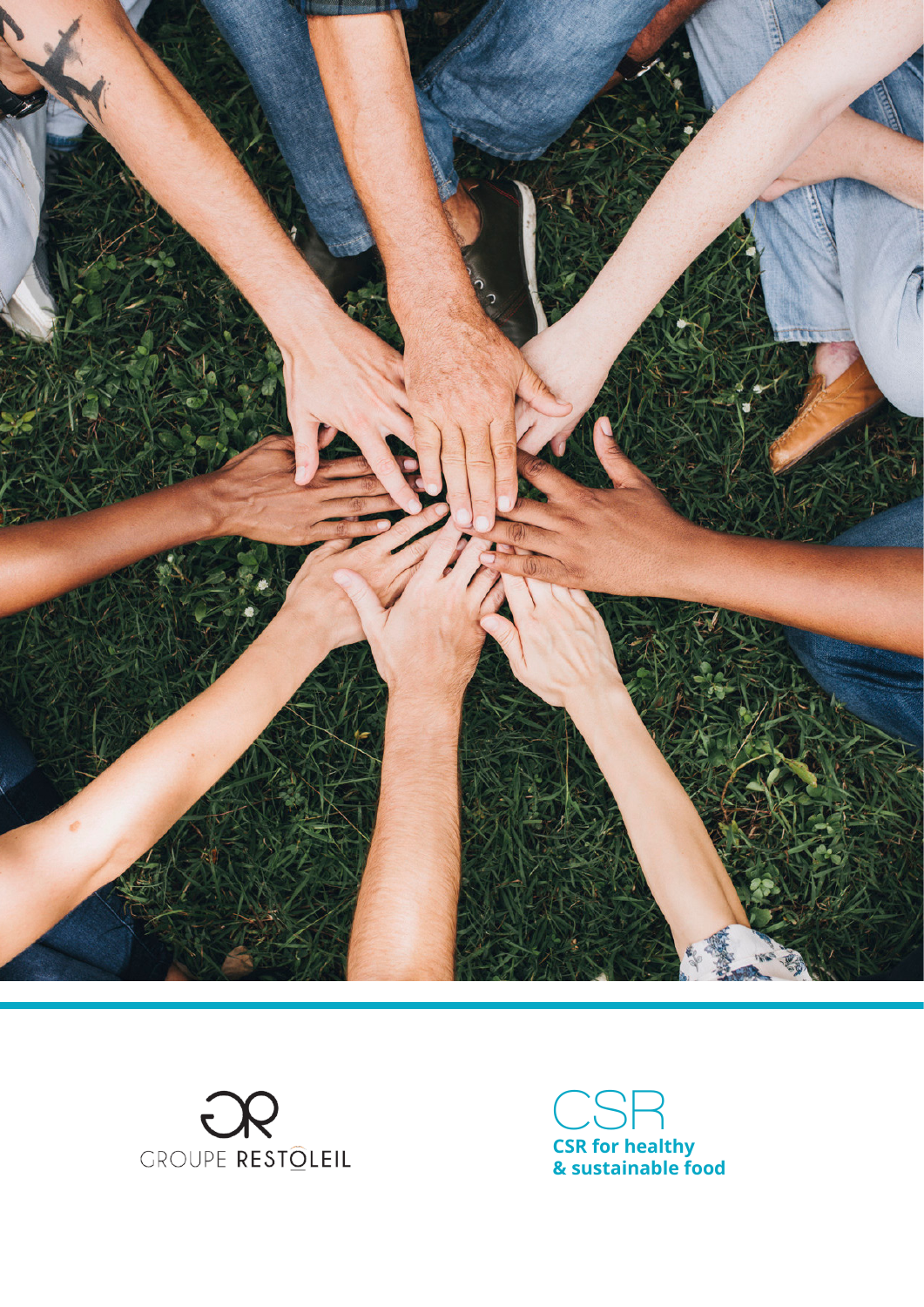## **We are making commitments that we are gradually rolling out progressively throughout the GROUP**

## **GOVERNANCE OF THE ORGANISATION**

### **- Establishment of a Sustainable Development**

Committee within the company from different departments: Sourcing, testing and progress, monitoring of indicators.

**- Management Committee meetings** : evolution of the turnover, of the company's activity and projects.

- **Responsibility and integrity of managers.**
- **Business meetings** : Visio preferred to travel.
- **External communication** of actions carried out via the website, social networks.
- **Formalization of a social policy**: Local employment preferred

# **SOCIAL**

## - **Forward-looking management of jobs and skills**

Via trainings by Authentis deployed in Intra and Inter-companies.

Implementation of training in agreement with employees, encouragement of CPF, job descriptions for all employees, individual interviews for managers, internal promotion.

## **- Prevention of professional risks**

Via trainings by the Authentis agency

### **- Fight against discrimination, equal opportunities and professional integration**

Monitoring of the M/W distribution within the organisation's management, no salary distinctions between M/W, reception of apprentices and trainees, monitoring of the indicators of the senior citizens' action plan in the management review, oral presentations in hotel schools, company visits by schools, participation in job fairs.

60% of the Group's managers will come from internal promotions in order to contribute to their development and to diversity.

## **- Social relations and dialogue**

Monthly meetings, benefits in kind (health insurance), profit sharing, private and professional life balance (part-time work), measurement of employees satisfaction with the quality and atmosphere of work.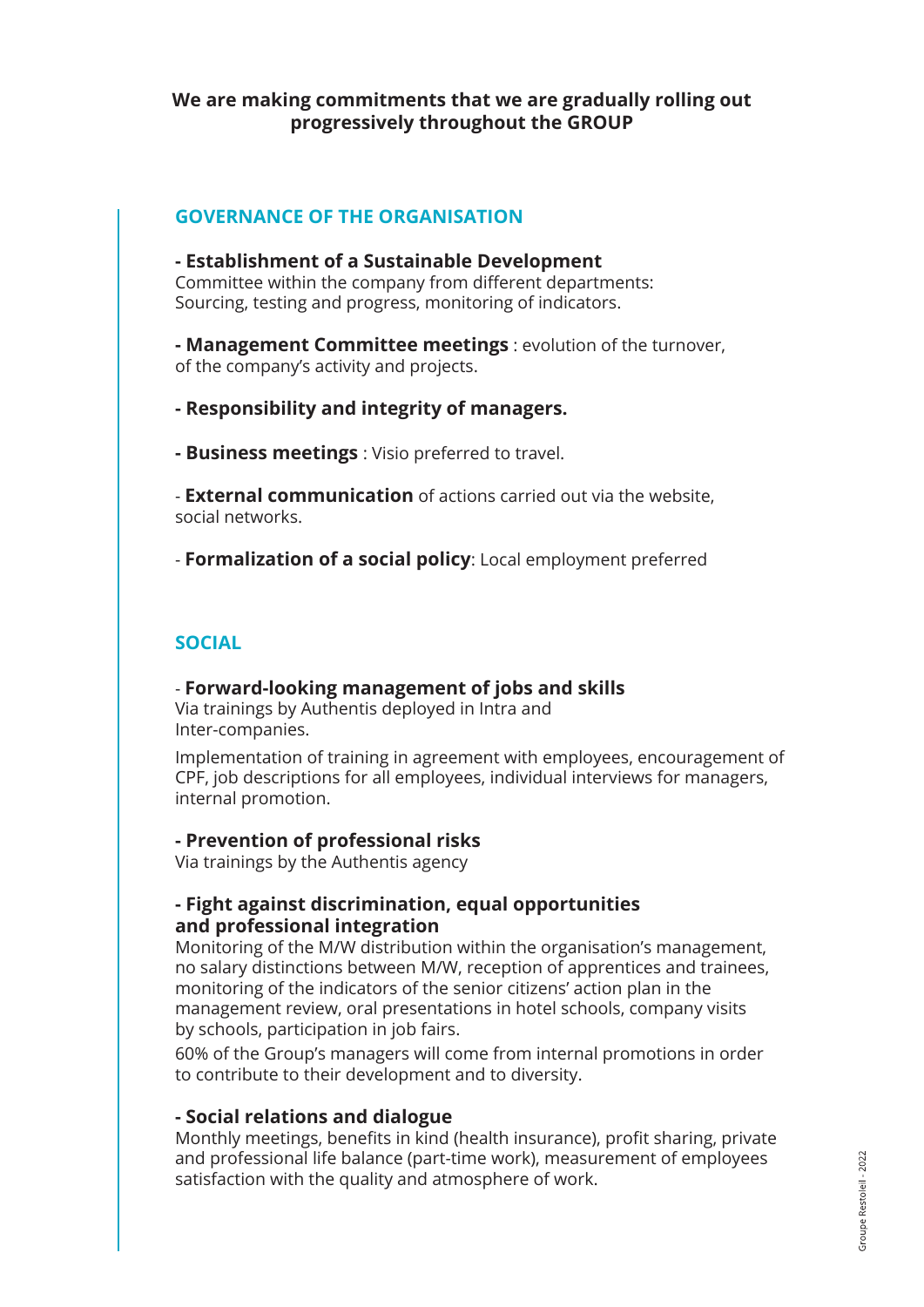### **ENVIRONMENT AND SOCIETY**

#### **An average of 30% réduction of food wastage.**

Since summer 2018, we have been rolling out a programme to reduce waste considerably.

Raising awareness through our actions with *Agriculture.gouv.fr/antigaspi*

We encourage and provide our customers with doggy bags.

#### **Local distribution networks**

We offer regional products, regional recipes.

We favour local and seasonal supplies.

Agreements with local cooperatives and suppliers.

#### **Expansion of the range of organic products**

At least two major organic products in breakfasts, children's menu (see our PDJ Charter)

#### **Food industry sectors that integrate animal welfare criteria are favoured.**

#### *How do we achieve this?*

By 2025, 100% of the eggs and egg products used by the Restoleil Group will come from farms that are an alternative to cages, wherever the group is present.

By 2026, 100% of our chicken meat supply will come from farms that meet all the criteria of the *European Chicken Commitment* for all our activities.

In addition, in France, at least 20% of our supply volumes will come from farms that meet these criteria and guarantee that the animals access to the open air or a winter garden.

#### **Attentive to sustainable fishing**

We ban regionally threatened species from our offers. RESTOLEIL has implemented a responsible purchasing approach aiming to preserve marine biodiversity.

#### **Waste management**

Waste sorting on the sites.

Choice of reusable consumables with large containers.

Collection of used edible oils for disposal via an appropriate adapted channel.

Reduction of documents printing.

#### **Elimination of disposable plastics**

Elimination of individual portions => replacement by bulk (except for special cases related to health, such as butter, etc.) Except for breakfast buffets: recyclable PET for individual portions.

Meetings & Events: reusable or cane pulp glass verrines, corn starch containers, wooden cutlery (cocktails)

Ecological kraft straws.

No capsules for coffee.

Total withdrawal of plastic by 2022.